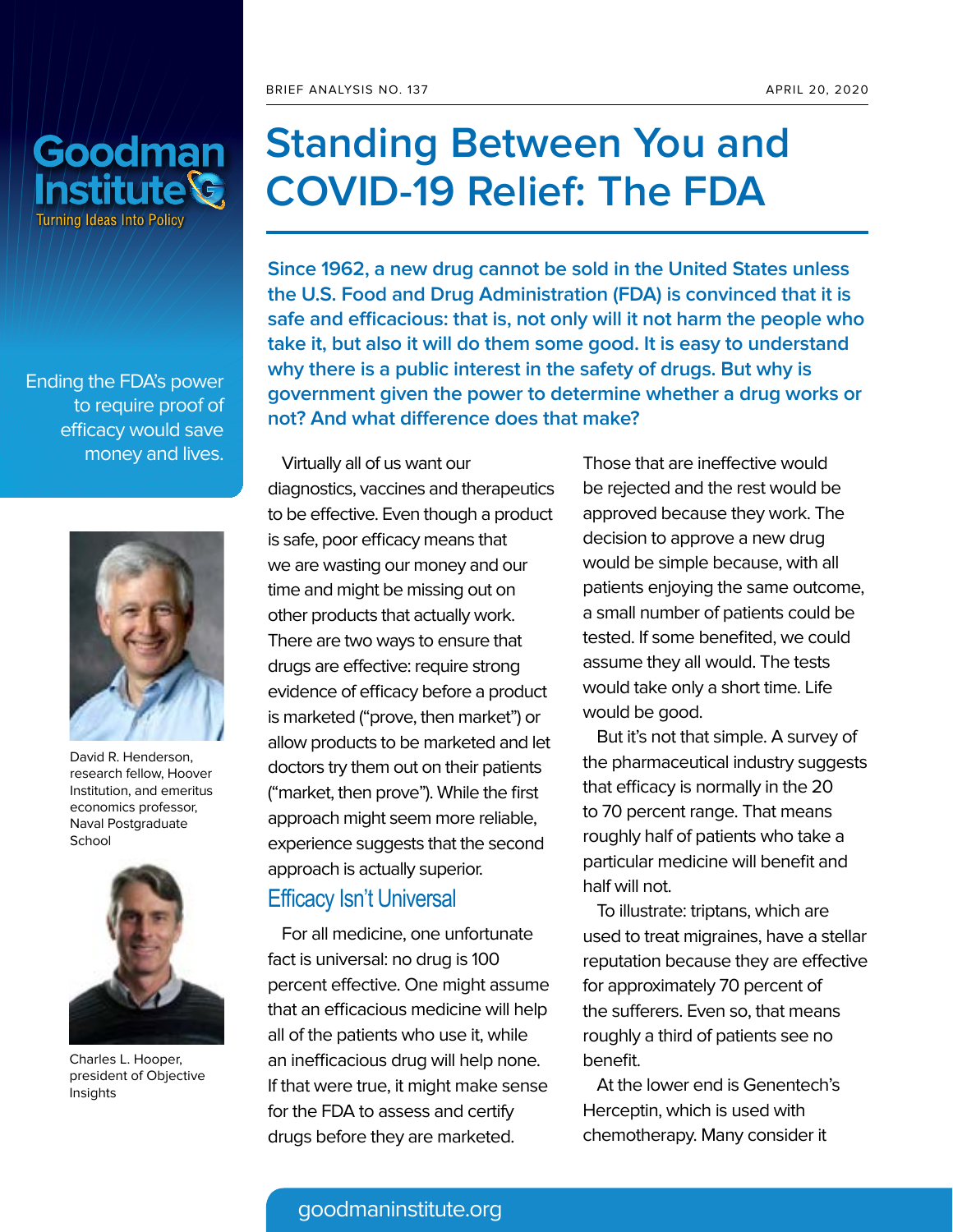### **Standing Between You and COVID-19 Relief: The FDA**

a "miracle drug." In 2019 Herceptin was the sixth biggest selling drug in the U.S., with sales of approximately \$3 billion. Before Herceptin, chemotherapy was the standard of care for breast cancer. For doctors to give Herceptin to patients in conjunction with chemotherapy, it must offer an incremental advantage over chemotherapy alone. What is Herceptin's incremental advantage? Clinical trial results show that only 23 percent of patients benefit.

Merck's Keytruda has recently become one of the hottest drugs on the market. It received favorable press coverage when Jimmy Carter reported that he was cancer free after therapy with Keytruda. But Carter was lucky. In one clinical trial, Keytruda destroyed or reduced the tumors in only 34 percent of patients. Keytruda—which

was the fourth biggestselling drug globally in 2018 and brought in worldwide revenues of \$11.1 billion last year—is far from a sure thing.

There are occasional stars in the efficacy arena. Gilead Sciences tested

a triple-combination therapy for hepatitis C infections. In a clinical trial with Vosevi (composed of sofosbuvir, velpatasvir, and voxilaprevir) the hepatitis C virus was undetectable for 12 consecutive weeks in 96 percent of patients, while the placebo helped exactly zero patients. That's impressive. It's also unusual.

AstraZeneca's Iressa was approved by the FDA even though in one key clinical trial only 10 percent of patients enjoyed a clinical benefit.

David Kessler, who was FDA commissioner under both Presidents George H. W. Bush and Bill Clinton, confidently stated, "When the industry sells a drug, the drug works, and it does what it

Even after the FDA determines that the drug is sufficiently efficacious, each patient must still run his or her own experiment.

says on the label. Take that away and we go back to snake oil."

Not quite. Does helping 10 percent of patients show that "the drug works"?

# Even With FDA Approval, You Still Need to Test for Efficacy

Effective medicines help cure afflictions. A triptan that works dispatches your migraine. A successful treatment for hepatitis C rids your body of that virus. When Keytruda works, your tumors shrink or disappear.

A regulatory agency such as the FDA must determine what the threshold is for efficacy for each new drug under consideration. Is 30 percent good enough? Or does it need to be 70 percent? Or some other percent?

> Consider a hypothetical new migraine drug that is safe for all patients but provides a therapeutic benefit to only 50 percent of patients and is approved by the FDA as "safe and effective."

What happens next?

Each individual patient, under the care of a doctor, must experiment to see if the new drug successfully treats the migraines of that particular person at that particular time. So, even after the FDA determines that the drug is sufficiently efficacious, each patient must still run his or her own experiment. This duplicative process is necessary because each patient is unique and the FDA can't tell beforehand which patients will benefit.

### The Economic Cost of FDA Regulation

The information that an FDA approval provides is valuable to patients and doctors. All else equal, we benefit from a third-party reviewing each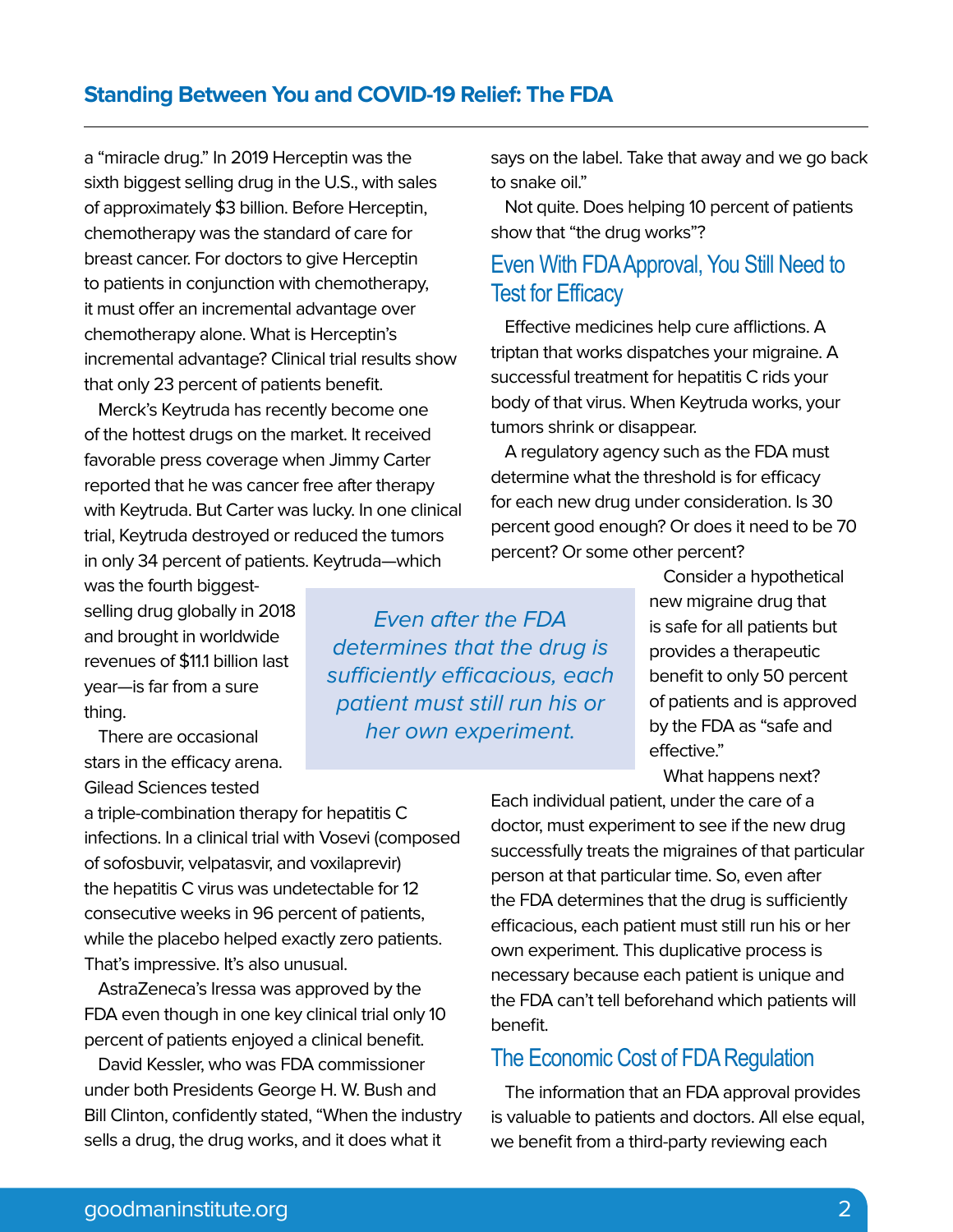

drug's characteristics and certifying that that drug is efficacious. Unfortunately, all else is not equal. The FDA slows things down and adds costs in three ways.

First, patients must wait for the FDA to finish its assessment—a process that takes years before they can start theirs. With a disease such as COVID-19, for which there were no proven therapies early in the pandemic, the value of the FDA's assessment must be weighed against the value of actually having access to a new drug in a timely manner.

Second, some products may fall through the cracks. Consider a drug that helps so few patients that the FDA rejects it due to insufficient efficacy. If you were one of the few that it would have helped, the FDA just blocked you from an effective treatment. Patients

care whether a drug works for them. The FDA approves drugs for whole populations.

Third, the FDA's requirement that drug companies show efficacy before a drug can be marketed ("prove, then market") increases the costs of drug development and reduces the probabilities of success. That means fewer companies—especially smaller ones—will be in business; fewer drugs will be discovered, developed, and marketed for the patients who need them; and, with the reduced competition, drug prices will generally be much higher.

The cost to discover and develop one new drug is now a startling \$3 billion.<sup>12</sup> About 65 percent of that cost is just to prove efficacy. 3 This price tag has been increasing at 7.5 percent annually for decades. At that growth rate, the cost of a new drug will more than double every ten years.

Because the FDA slows things down and adds costs, fewer drugs have been developed than would have been otherwise.

# The Health Cost of FDA Regulation

With costs so high, have fewer drugs actually been developed than would have been otherwise? Yes.

Before 1962 and the passage of the Kefauver-Harris amendments, companies needed to show only safety. The change in the law gives a good opportunity to study the "before" and "after" situations.

In 1973, UCLA economist Sam Peltzman analyzed the effect of the 1962 rules by

> comparing the number of new chemical entities (not just drug reformulations) approved by the FDA before and after the law was changed. He found that the actual number was a shocking 60 percent below estimates based on the

previous trend. According to Peltzman's analysis, there should have been about 40 new drug approvals each year. Instead, there were just 16.4

Was it just the bad drugs that were weeded out? No. Multiple researchers have concluded that it wasn't just the bad drugs. Peltzman estimated that, at most, the percentage of ineffective drugs being marketed before 1962 was ten percent. As a result of the Kefauver-Harris amendments the percentage may have dropped to five. Yet the 60 percent drop in all drugs meant that many efficacious drugs never made it to patients. Commenting on this large reduction in new drug approvals after 1962 and the small improvement in the percentage of drugs that were efficacious, Peltzman said it was as if "an arbitrary marketing quota…had been placed on new drugs after 1962."

Why weren't there more ineffective drugs on the market and why hasn't the FDA had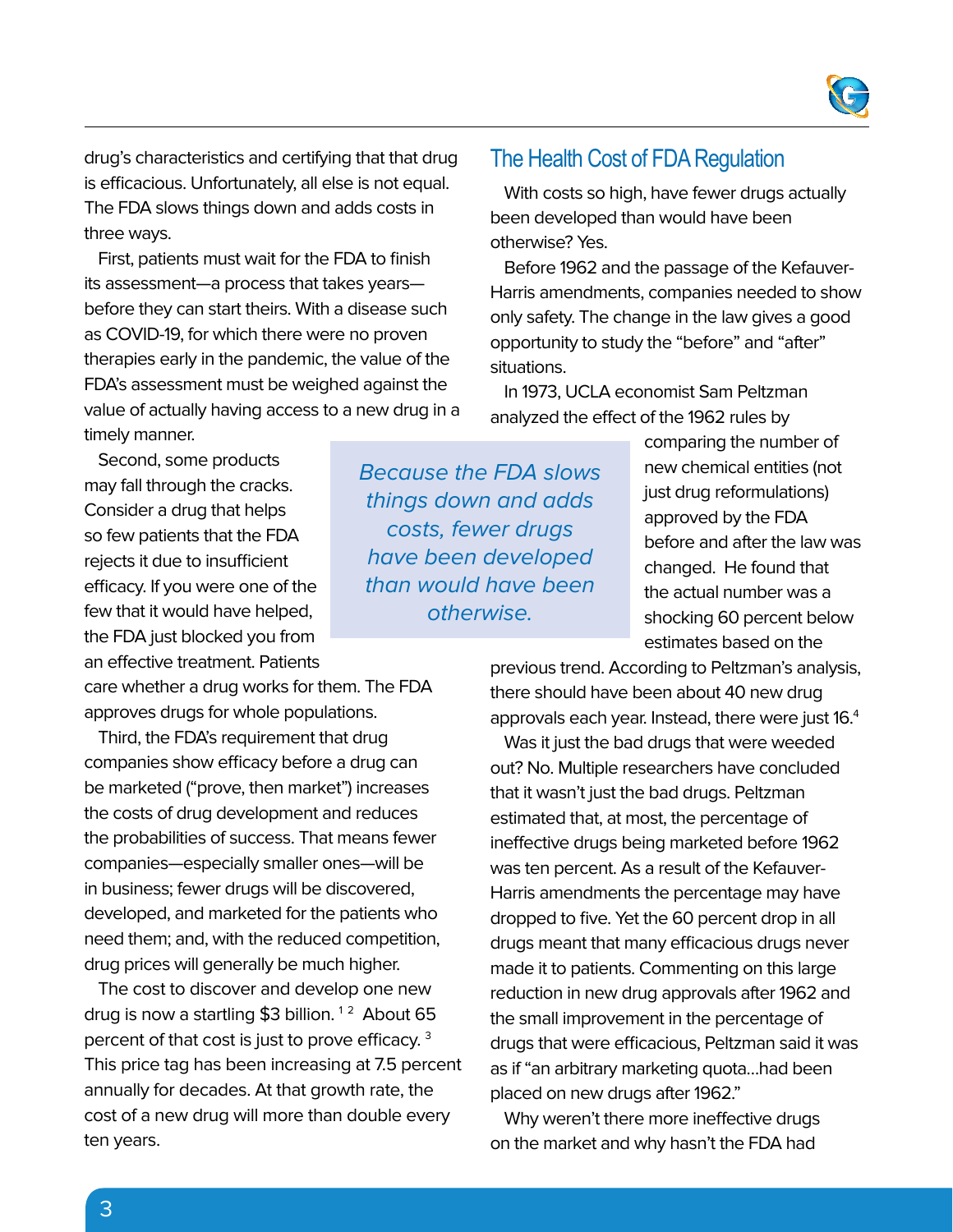more of an effect? Peltzman concluded that, "The penalties imposed by the marketplace on sellers of ineffective drugs before 1962 seem to have been sufficient to have left little room for improvement by a regulatory agency."

This doesn't answer the question of whether the 1962 Amendments were beneficial overall. We need to weigh the costs against the benefits. Peltzman's conclusion was that the costs clearly outweighed the benefits: "It appears that a form of 'shot-gun therapy' has been applied to the problem of ineffective drugs: for the sake of excising (part of) the potentially offending 10 percent, 60 percent of potential innovation is eliminated," he wrote.

# Can Markets Determine Efficacy?

Even drugs that have successfully navigated the FDA's rigorous procedures may not have been fully tested for the particular condition

your doctor wants to treat. Why? Because once they are marketed, drugs can be used in ways not specifically approved by the FDA. Such usage is called "off-label" and about one in every five to ten

prescriptions today is for an off-label purpose.<sup>5</sup>

Off-label usage is fully legal and helps patients because they get what their doctors believe are the best available therapies for their conditions. Off-label uses save lives. Consider Genentech's Rituxan, which the FDA approved for a particular type of non-Hodgkin's lymphoma (NHL). In a matter of years, sales surpassed what would have been expected even if all Americans with this type of NHL took Rituxan. What happened? Oncologists reasoned that a drug that worked for some kinds of NHL patients might also work for other kinds of NHL patients or even for

other cancers. Since cancer is often a deadly disease, it's better to try something that might work rather than trying nothing at all. In many cases, Rituxan did work. According to Oncology Business Review, "Rituxan has not only changed the natural history of NHL, it has significantly changed the way cancer is treated and how cancer research is approached."6

There are many examples of FDA-approved drugs being used off-label. Roughly 50 percent of cancer patients, for example, are prescribed drugs for off-label uses.<sup>7</sup>

Soon after Merck launched Proscar to treat enlarged prostate glands, physicians started sharing stories of men reporting new hair growth. "One of the doctors said that was impossible," recalled Merck spokeswoman Janet Skidmore. It wasn't impossible. Proscar lowers levels of the hormone dihydrotestosterone, making it effective for both shrinking prostate glands and

The FDA is typically one of the last organizations to acknowledge that a drug works for other diseases.

growing hair. Merck turned this off-label usage into a second product, specifically designed for hair growth: Propecia.

Physicians' off-label usage of Rituxan, far from

being inappropriate or rogue, reflected the best medical thinking at the time and was ultimately vindicated by the FDA itself for a number of additional conditions. Off-label usage naturally precedes formal FDA approval because offlabel usage comes from the latest research, while the slow, official FDA approval process is initiated only after that research is released. The FDA is typically one of the last organizations to acknowledge that a drug works for other diseases.

Eli Lilly's Prozac was originally approved to help people deal with depression. But doctors found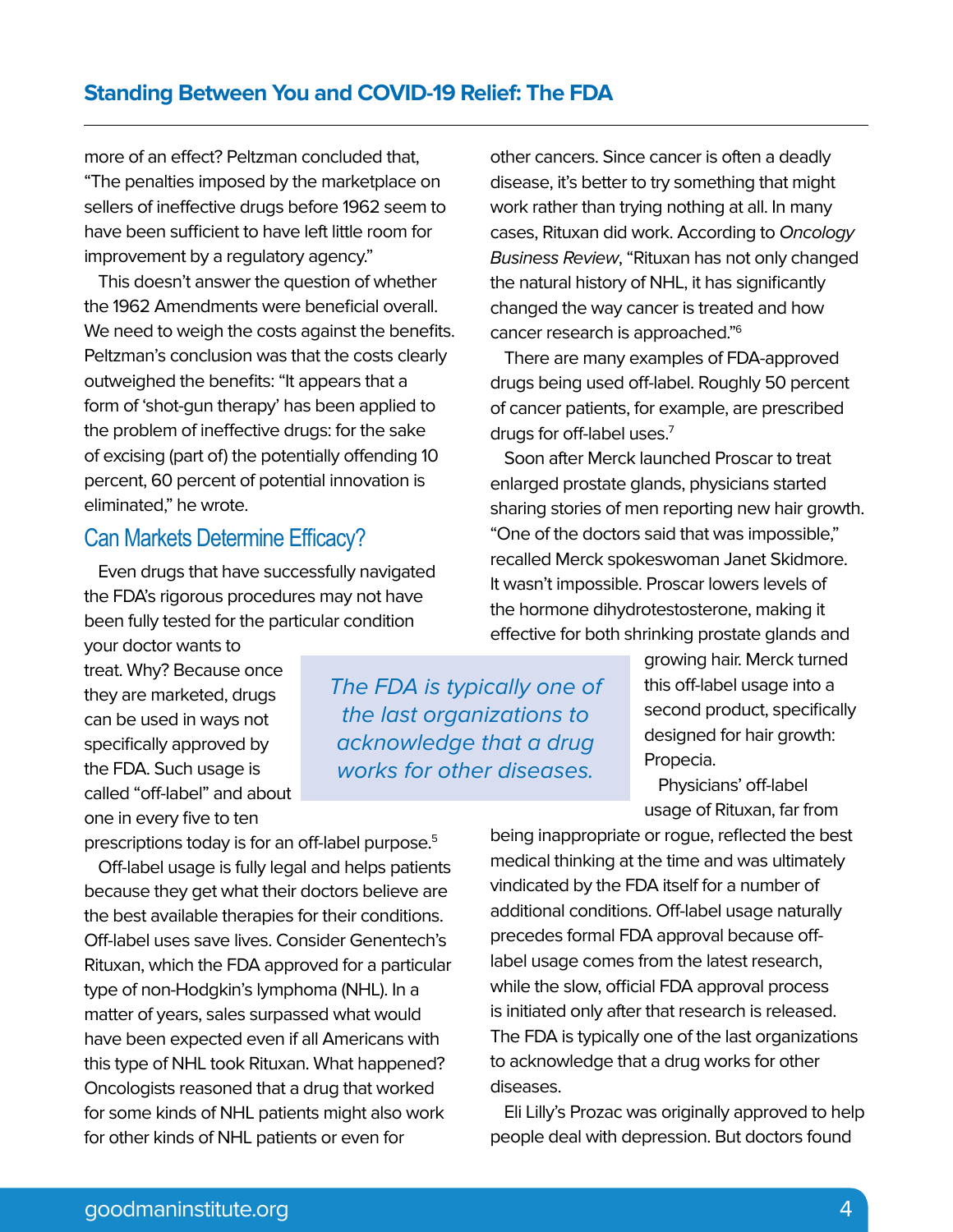

that it often helped women with pre-menstrual syndrome (PMS), and they started prescribing it for that. Prozac was later approved by the FDA for a severe form of PMS. In this case, the drug came first, the definition of the condition came second, and the FDA approval was last.

Markets—which involve doctors, nurses, patients, hospitals, researchers, third-party payers, and the media—can determine what works and what doesn't even with no input by the FDA. One reason for this is that, while medicines don't work for every patient and the FDA doesn't know how each individual patient will respond beforehand, patients and the doctors who treat them do discover, through trial and error, who responds.

While the FDA knows a lot about psoriasis, for example, the FDA doesn't know who you are, whether you even have psoriasis, whether you took a particular ointment, and, if you did, how you responded. You have relative expertise in your

psoriatic condition. You know about your affected skin areas, what causes flare-ups, how it affects your life, and how a particular ointment works for you. And you have the most at stake, too, having the most (ahem) skin in the game.

Because you have this knowledge and markets are made up of people like yourself, markets can answer fundamental questions that vex government agencies. The FDA might know more than you about whether a drug works for whole populations, but you know more than the FDA about whether the drug works for you. Multiply this by millions of patients and their doctors and we can understand how markets

Drug companies are generally prohibited from even providing factually correct information to doctors if that information is perceived as promoting an off-label use of a drug.

#### respond.

This helps explain why Peltzman found little room for improvement by a regulatory agency.

### Promotion of Off-Label Uses Is Illegal

Even though off-label uses are legal and widespread, it may surprise readers to know that the companies that produce these drugs can't talk about their off-label uses. Companies are, in most situations, prohibited from even providing factually correct information to doctors if that information is perceived as promoting an off-label use of a drug.

If, for example, Merck had even slightly promoted Propecia for hair growth before the

> official FDA nod, Merck would have exposed itself to millions or even billions of dollars in fines.

During a particularly aggressive enforcement push in 2009-2010, the Justice Department collected over \$6 billion from drug companies for off-label promotion cases.

Sometimes the penalties are even harsher.

Consider the case of former InterMune CEO W. Scott Harkonen, M.D. InterMune's lead product was Actimmune, which was approved by the FDA to treat two rare inherited diseases. InterMune was studying Actimmune for a third disease, idiopathic pulmonary fibrosis (IPF), hoping to expand Actimmune's label. When this incident took place, there was no good treatment—and no FDA-approved drugs—for this nasty, fatal disease that causes lungs to fill with scar tissue and leads to death in three to five years.

Some preliminary work showed that Actimmune benefited patients with IPF, so, starting in 2000, InterMune ran an FDA-approved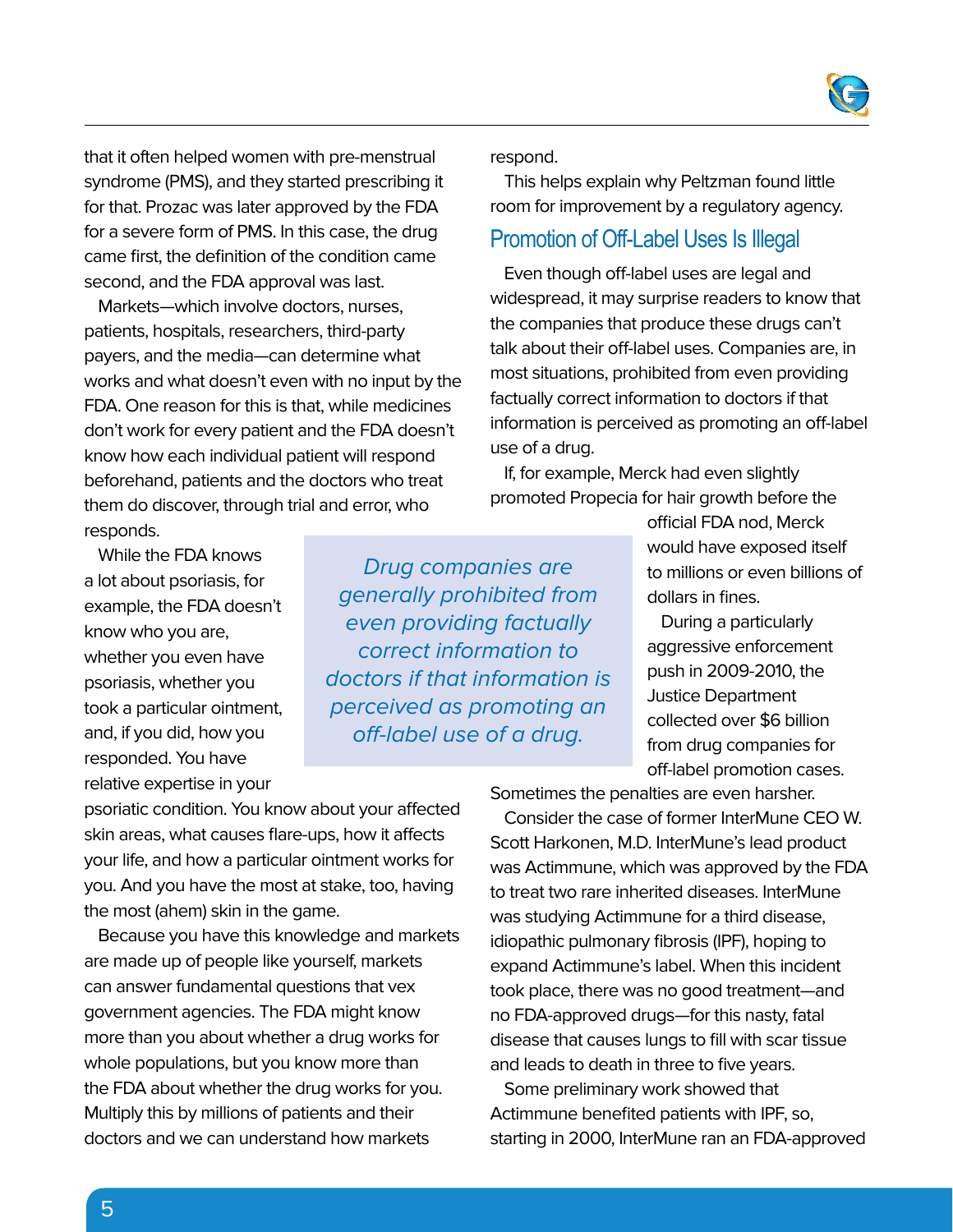## **Standing Between You and COVID-19 Relief: The FDA**

clinical trial in 58 hospitals around the world to further explore those preliminary results. The new trial showed that while 17 percent of those on placebo died, only ten percent on Actimmune suffered the same fate. Unfortunately, this result fell a bit short of the level of the statistical significance the FDA requires. InterMune clearly described these and other "failing" grades in a press release. That wasn't the problem.

The problem was that InterMune reported that the benefits to a subgroup, mild-to-moderate patients, was highly statistically significant. The press release essentially said: we narrowly failed our primary objectives due to a lack of statistical significance, but the results showed promise overall and a benefit to one particular subgroup.

While this press release seemed innocent enough, the FDA reacted like a bull to a matador waving a red cape.

The FDA claimed that InterMune and Harkonen should have limited the press release to the "we failed" part. The fact that the subgroup results were added, claimed the FDA, comprised off-label

promotion and Harkonen himself was charged with "wire fraud relating to the dissemination of false and misleading statements about the results of a clinical trial." Never mind that everyone involved, including the government prosecutors, agreed that the numbers and conclusions in the InterMune press release were factually correct. "The government has always agreed that there was no falsification of data here," said Allan Gordus, a Justice Department lawyer.

While Harkonen avoided jail, he was sentenced to three years' probation with six months of home confinement with frequent monitoring. He was ordered to pay a \$20,000 fine and to perform

The FDA's off-label promotion prohibition may be one of the most costly results of its "prove, then market" approach.

200 hours of community service. Worse, he is now forbidden to work in any manner with the government's Medicaid and Medicare health programs, effectively ending his careers as a pharmaceutical executive and as a medical doctor.<sup>8</sup>

# Muzzling the People Who Could Save Your Life

While the InterMune case is extreme, companies must forever be diligent lest they violate the FDA's off-label promotion prohibition. This prohibition may be one of the greatest costs of the FDA's "prove, then market" approach.

Consider this hypothetical conversation: Drug company sales rep: Doctor, have you tried Drug X for any of your melanoma patients? Doctor: Yes. I'm very happy with the results I've

> seen. What I really need, however, is a drug for my ovarian cancer patients. Do you know of anything that would help those patients?

Drug company sales rep: As a matter of fact, an asyet unpublished study out of MD Anderson Cancer

Center suggests that Drug X benefits patients with ovarian cancer. The results are similar to the results seen in melanoma.

That's the "wrong" answer and this sales representative just exposed his company to potentially billions of dollars of fines from the FDA. The "correct" answer is:

Drug company sales rep: I'm sorry that your ovarian cancer patients have such a bad prognosis. Unfortunately, the FDA has approved Drug X only for treating melanoma patients.

When we think of governments withholding important information from citizens, we typically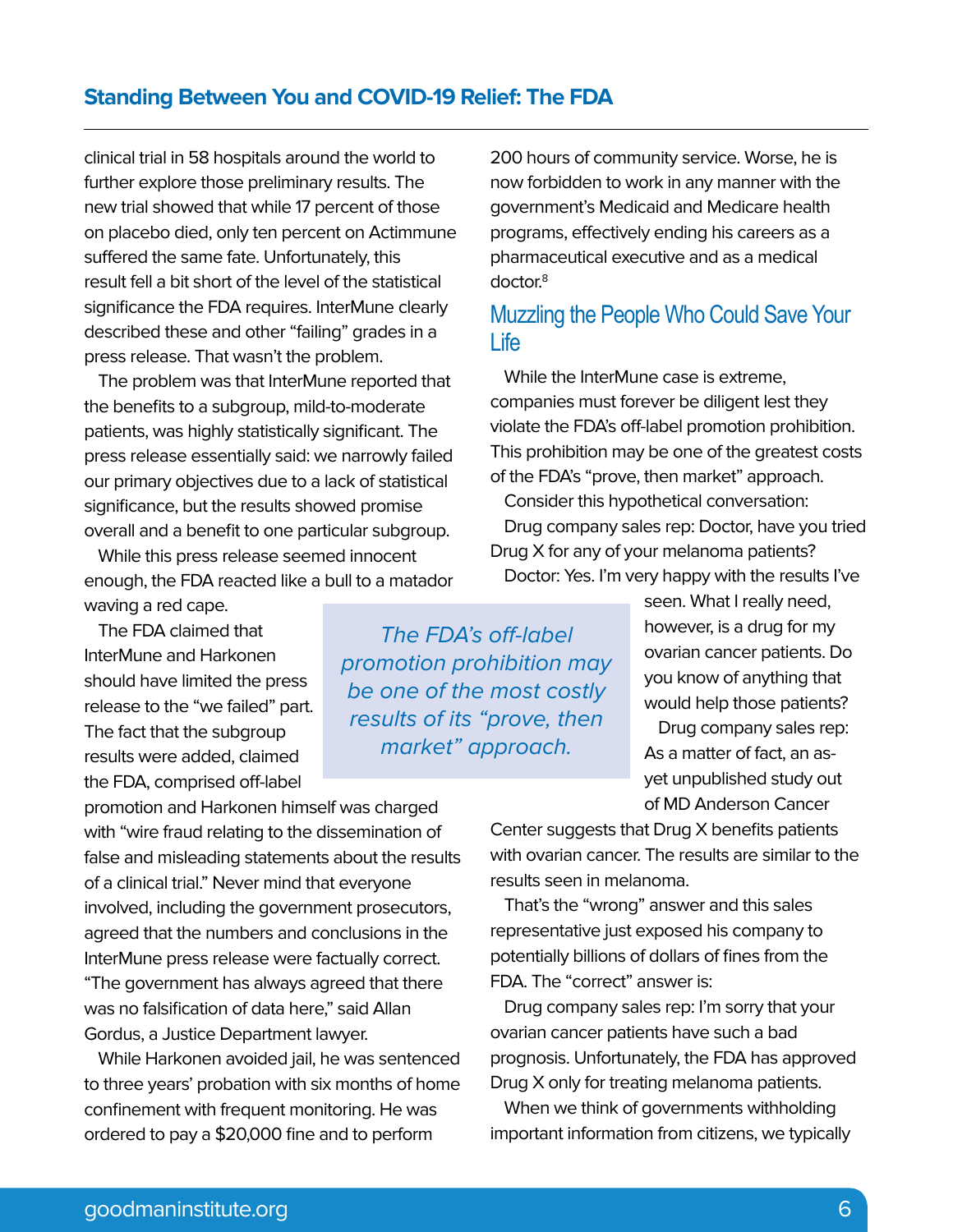

think of highly authoritarian governments. For instance, the Soviet government hushed up the Chernobyl disaster. More recently, the Chinese government muzzled Li Wenliang, the ophthalmologist who first alerted the world to COVID-19. How many people have died in China and throughout the world as a result of that

quick and accurate testing of COVID-19. With good information, we could have employed targeted quarantines instead of the broad "shelter in place" mandates that have crippled the economy. When the test released by the Centers for Disease Control was found to be defective, the FDA persisted in forbidding

repression? The FDA is in a similar position in this country. How many patients die or otherwise suffer every day in this country because doctors can't get important information from the company making the drug about to be injected into a patient's arm, or don't

With quick and accurate testing of COVID-19, we could have avoided the broad "shelter in place" mandates that have crippled the economy.

established diagnostics companies from marketing other tests for COVID-19 until it was convinced the tests were accurate. This was after the disease had a four-month head start.

On March 20, the FDA warned about "unauthorized fraudulent

even know that a drug is available that should be injected into that patient's arm?

### Potential Value of Good Diagnostics and **Vaccines**

The U.S. government is planning on spending or lending \$2.2 trillion through the CARES Act because state governments reacting to the COVID-19 disease required tens of millions of Americans to stay home. Much of this would have been unnecessary if we had had a good diagnostic test for the coronavirus and/or a good vaccine.

Stated differently, diagnostics and vaccines might have saved us from a trillion dollars or more in costs. If 200 million Americans received a yet-to-be-approved vaccine, it would make economic sense even if the price were \$5,000 a shot (and that ignores the value of preventing pain, suffering, and death). If the vaccine were priced at a more reasonable \$50 per injection, the value might be over 100 times the cost.

Multiple experts have bemoaned the lack of

test kits that are being marketed to test for COVID-19 in the home." This forced companies that had marketed tests to rescind them. The FDA finally approved the first serum antibody test—to see if you've had the disease—on April 3 and the first virus tests—to see if you have the disease on March 27. One test, by industry-leading Abbott Laboratories, will deliver a response in five minutes and Abbott has the capacity to run five million tests per month. Abbott is a world leader in point-of-care diagnostics and the system upon which the COVID-19 test is based has been successfully used since 2014. It could have been distributing this test weeks before it did.

On March 30, the FDA had the gall to say: "The FDA's regulations have not hindered or been a roadblock to the rollout of tests during this pandemic."9

How many people who have wondered about their COVID-19 status would have preferred to wait for FDA approval? How many more would have taken their chances on Abbott's test before approval? It really didn't have to be one or the